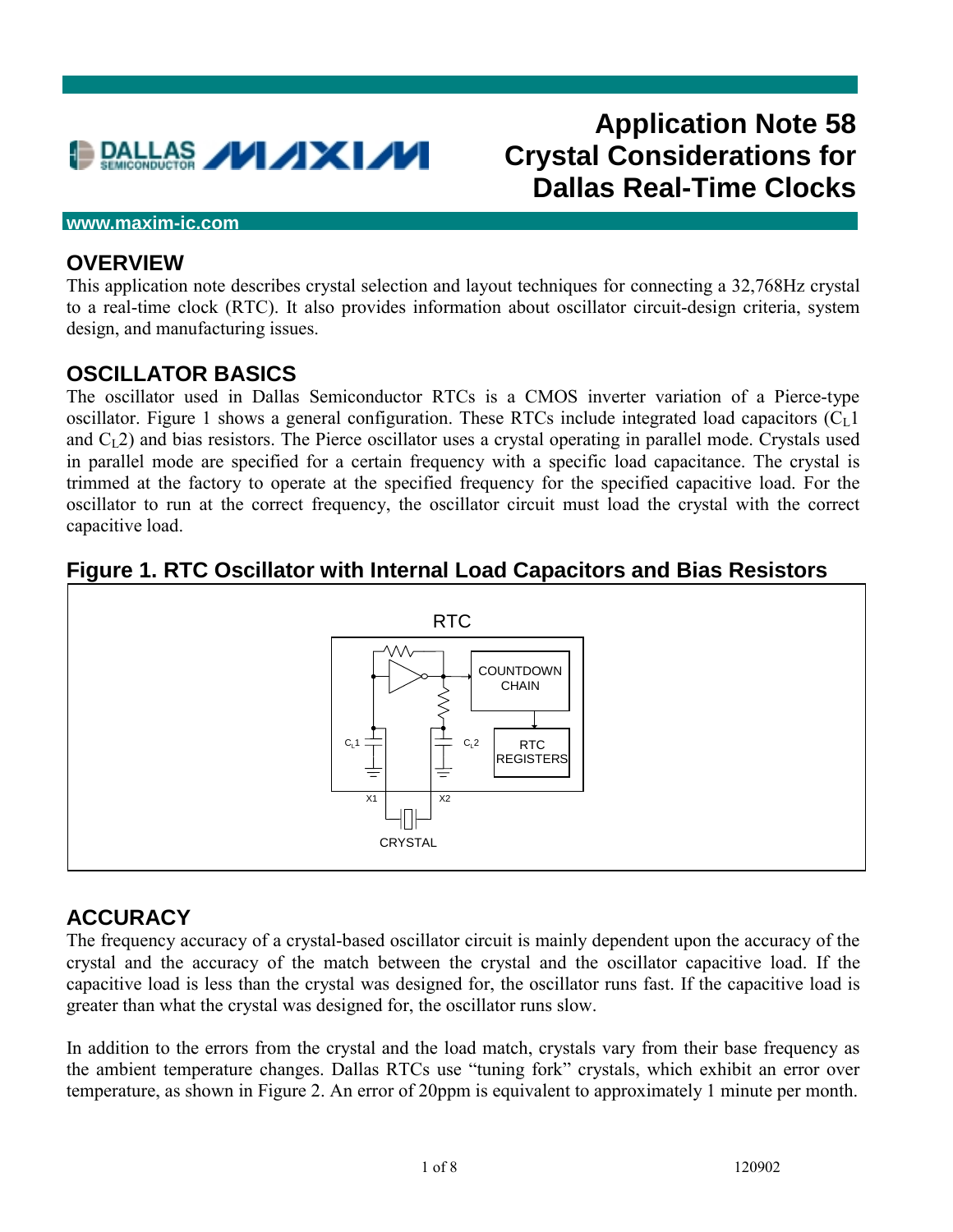# **Figure 2. Crystal Frequency vs. Temperature**



**Note:** If better accuracy is required, a TCXO such as the DS32kHz can be used.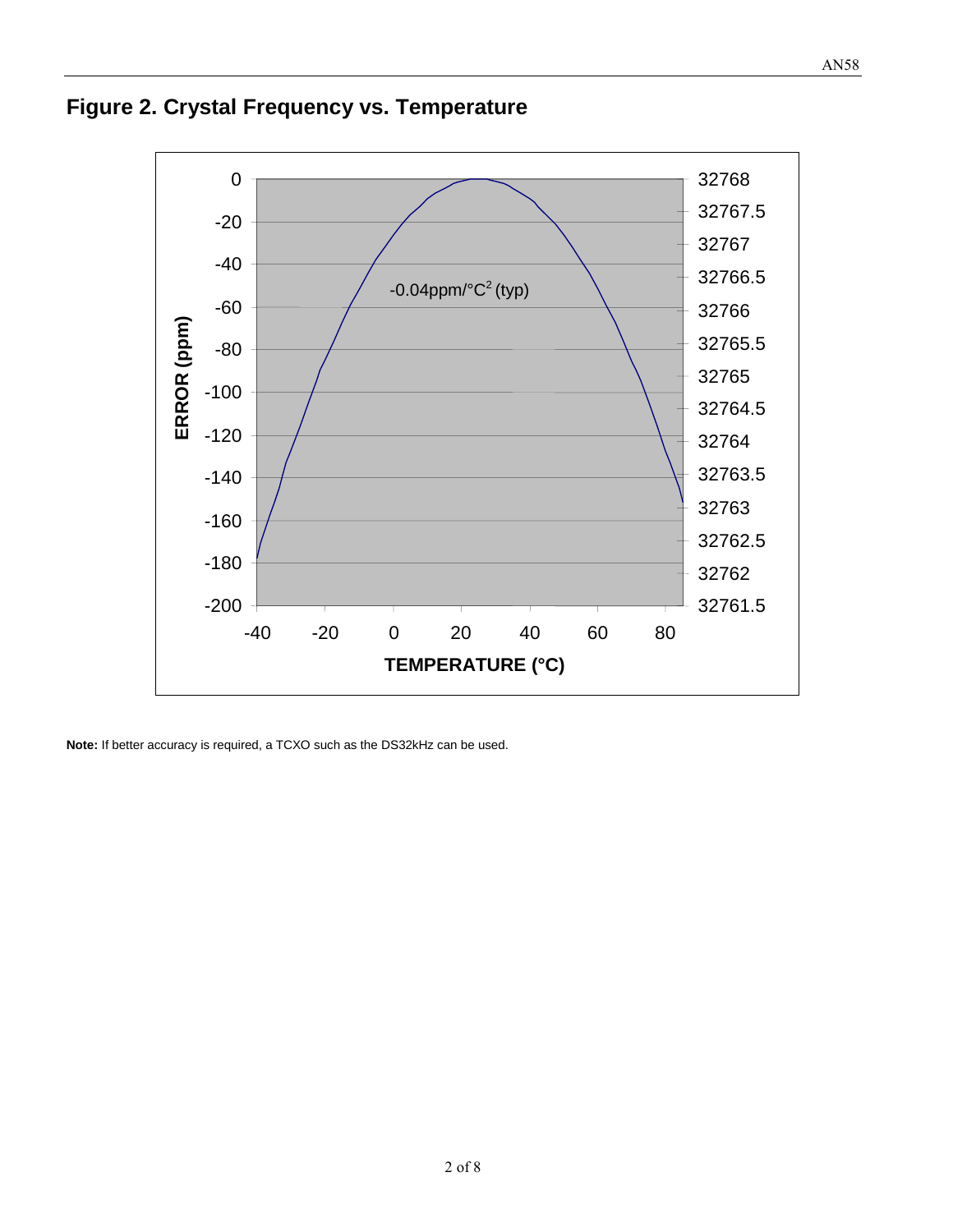# **CRYSTAL PARAMETERS**

Crystals have several fundamental characteristics that are important to the design of an oscillator circuit. Figure 3 shows the equivalent circuit for a crystal. Near the resonate frequency the circuit consists of a series circuit including motional inductance  $L_1$ , motional resistance  $R_1$ , and motional capacitance  $C_1$ . The parallel component  $C<sub>O</sub>$  is the shunt capacitance of the crystal.

The equivalent series resistance (ESR), also known as motional resistance, is the impedance of the crystal when the reactive components of the crystal cancel, i.e., at the resonant frequency. ESR and quality factor (Q-Factor or Q) are inversely proportional. The lower the ESR, the less energy that is lost in the crystal. A crystal with a high ESR requires more power to operate and takes longer to start.

# **Figure 3. Crystal Equivalent Circuit**



The load capacitance  $C_L$  is the capacitive load of the oscillating circuit as seen from the pins of the crystal. Figure 4 shows  $C<sub>L</sub>$  as a capacitance in parallel with the crystal. The load capacitors used in an oscillator circuit,  $C_{L1}$  and  $C_{L2}$ , plus any stray capacitance in the circuit, combine to create the overall load capacitance. All Dallas RTCs have integrated  $C_{L1}$  and  $C_{L2}$  capacitors. Care should be taken to minimize stray capacitance in the PC board layout. The following formula shows the relationship between  $C_L$  and load capacitor values:

$$
C_L = [ (C_L 1 \times C_L 2) / (C_L 1 + C_L 2) + C_{STRAY} ]
$$

# **Figure 4. Crystal Load Capacitors and Equivalent Parallel Load**



Most crystals allow a maximum drive level of  $1\mu W$ . All Dallas RTCs run under  $1\mu W$ . Drive level may be determined using the following formula:

> $P = 2R_1 x [\pi x 32,768(C_0 + C_L)V_{RMS}]^2$ , where  $V<sub>RMS</sub>$  is the RMS value of the voltage across the crystal.

AN58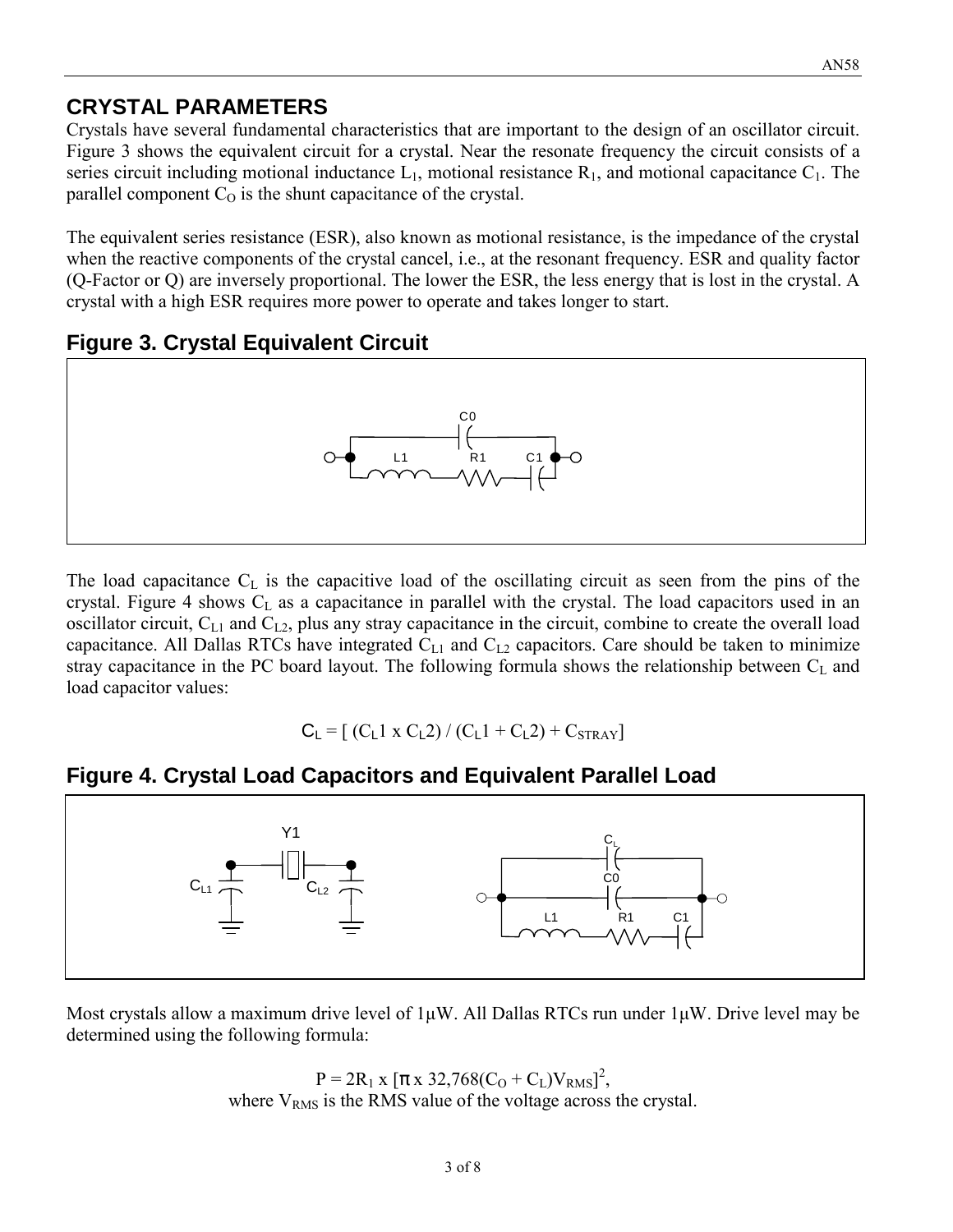# **OSCILLATOR STARTUP TIME**

Oscillator startup times are highly dependent upon crystal characteristics, PC board leakage, and layout. High ESR and excessive capacitive loads are the major contributors to long startup times. A circuit using a crystal with the recommended characteristics and proper layout usually starts within one second.

| <b>PARAMETER</b>             | <b>SYMBOL</b>           | <b>MIN</b> | <b>TYP</b> | <b>MAX</b> | <b>UNITS</b>           |
|------------------------------|-------------------------|------------|------------|------------|------------------------|
| Nominal Frequency            | $F_{O}$                 |            | 32.768     |            | kHz                    |
| Frequency Tolerance          | delta $F/FO$            |            | $\pm 20$   |            | ppm                    |
| Load Capacitance             | $\rm C_L$               |            | b          |            | pF                     |
| Temperature Turnover Point   | $T_0$                   | 20         | 25         | 30         | $\rm ^{\circ}C$        |
| Parabolic Curvature Constant | ĸ                       |            |            | 0.042      | $ppm$ <sup>o</sup> $C$ |
| <b>Quality Factor</b>        |                         | 40,000     | 70,000     |            |                        |
| Series Resistance            | <b>ESR</b>              |            |            | 45         | $k\Omega$              |
| <b>Shunt Capacitance</b>     | $C_0$                   |            | 1.1        | 1.8        | pF                     |
| Capacitance Ratio            | $C_0/C_1$               |            | 430        | 600        |                        |
| Drive Level                  | $\mathrm{D}_\mathrm{L}$ |            |            |            | μW                     |

# **Table 1. Crystal Specifications**

# **Table 2. Crystal Suppliers**

| <b>MANUFACTURER</b> | <b>PART</b>    | <b>FREQUENCY</b><br><b>TOLERANCE</b><br>(ppm) | <b>ESR</b><br>$(k\Omega)$ | $Q k\Omega$<br>(min)<br>typ* | <b>DRIVE</b><br><b>LEVEL</b><br>$max(\mu W)$ | $C_L$ -p $F$ | <b>ALTERNATE</b><br>$C_{L}$ ? | <b>TEMP</b><br><b>RANGE</b><br>$(^{\circ}C)$ | <b>SURFACE</b><br><b>OR</b><br>THRU-<br><b>HOLE</b> |
|---------------------|----------------|-----------------------------------------------|---------------------------|------------------------------|----------------------------------------------|--------------|-------------------------------|----------------------------------------------|-----------------------------------------------------|
| Citizen             | $CFS-145$      | $\pm 20$                                      | 40                        | 80,000*                      | 1.0                                          | $8.0*$       | yes                           | $-10 \rightarrow 60$                         | TH                                                  |
| Citizen             | <b>CFS-206</b> | $\pm 20$                                      | 35                        | $70,000*$                    | 1.0                                          | 12.5         | yes                           | $-10 \rightarrow 60$                         | TH                                                  |
| ECS, Inc.           | ECS-3X8        | $\pm 20$                                      | 35                        | 90,000                       | 1.0                                          | 12.5         | $\gamma$                      | $-10 \rightarrow 60$                         | TH                                                  |
| ECS, Inc.           | $ECS-2X6$      | $\pm 20$                                      | 35                        | 90,000                       | 1.0                                          | 12.5         | $\Omega$                      | $-10 \rightarrow 60$                         | TH                                                  |
| ECS, Inc.           | $ECS-1X5$      | $\pm 20$                                      | 35                        | 90,000                       | 1.0                                          | 8            | $\gamma$                      | $-10 \rightarrow 60$                         | TH                                                  |
| KDS/Daiwa           | DT-26          | $\pm 20$ or $\pm 30$                          | 40                        | 40,000                       | 1.0                                          | 12.5         | yes                           | $-10 \rightarrow 60$                         | TH                                                  |
| KDS/Daiwa           | DT-38          | $\pm 20$ or $\pm 30$                          | 30                        | 50,000                       | 1.0                                          | 12.5         | yes                           | $-10 \rightarrow 60$                         | TH                                                  |
| Pletronics          | WX15           | $\pm 20$                                      | 40                        |                              | 1.0                                          | 8.0          | yes                           | $-10 \rightarrow 60$                         | TH                                                  |
| Pletronics          | WX26           | $\pm 20$                                      | 40                        |                              | 1.0                                          | 12.5         | 6.0                           | $-10 \rightarrow 60$                         | TH                                                  |
| Fox                 | $NC-38$        |                                               | 35                        |                              | 1.0                                          | 12.5         | 6.0                           | $-20 \rightarrow 60$                         | TH                                                  |
| Seiko               | $C-001R$       | $\pm 20$                                      | 45                        |                              | 1.0                                          | 12.5         | 6                             | $-10 \rightarrow 60$                         | TH                                                  |
| Seiko               | $C-2$          | $\pm 20$                                      | 35                        |                              | 1.0                                          | 12.5         | 6                             | $-10 \rightarrow 60$                         | TH                                                  |

| <b>MANUFACTURER</b> | <b>PART</b> | <b>PACKAGE</b><br><b>DIMENSIONS</b> (mm) | ESR $(k\Omega)$ | <b>MANUFACTURER</b><br><b>ORDERING NUMBER</b> |
|---------------------|-------------|------------------------------------------|-----------------|-----------------------------------------------|
| Citizen             | CFS-145     | $1.5 \times 5.1$                         | TH              |                                               |
| Citizen             | CFS-206     | $2.1 \times 6.2$                         | TH              |                                               |
| ECS, Inc.           | $ECS-3X8$   | $3.1 \times 8.2$                         | TH              |                                               |
| ECS, Inc.           | $ECS-2X6$   | $2.1 \times 6.2$                         | TH              |                                               |
| ECS, Inc.           | $ECS-1X5$   | $1.5 \times 5.1$                         | TH              |                                               |
| KDS/Daiwa           | DT-26       | $2.0 \times 6.0$                         | TH              | 1TB602G00                                     |
| KDS/Daiwa           | DT-38       | $3.0 \times 8.0$                         | TH              |                                               |
| Pletronics          | WX15        | $1.5 \times 5.1$                         | <b>TH</b>       | WX15-32.768k-6pF                              |
| Pletronics          | WX26        | $2.1 \times 6.2$                         | TH              | WX26-32.768k-6pF                              |
| Fox                 | $NC-38$     | $3.0 \times 8.3$                         | TH              |                                               |
| Seiko               | $C-001R$    | $3.1 \times 8.0$                         | TH              |                                               |
| Seiko               | $C-2$       | $2.0 \times 6.0$                         | TH              |                                               |

**\****Cylinder-type dimensions are barrel diameter and length. They exclude leads. All dimensions are approximate.*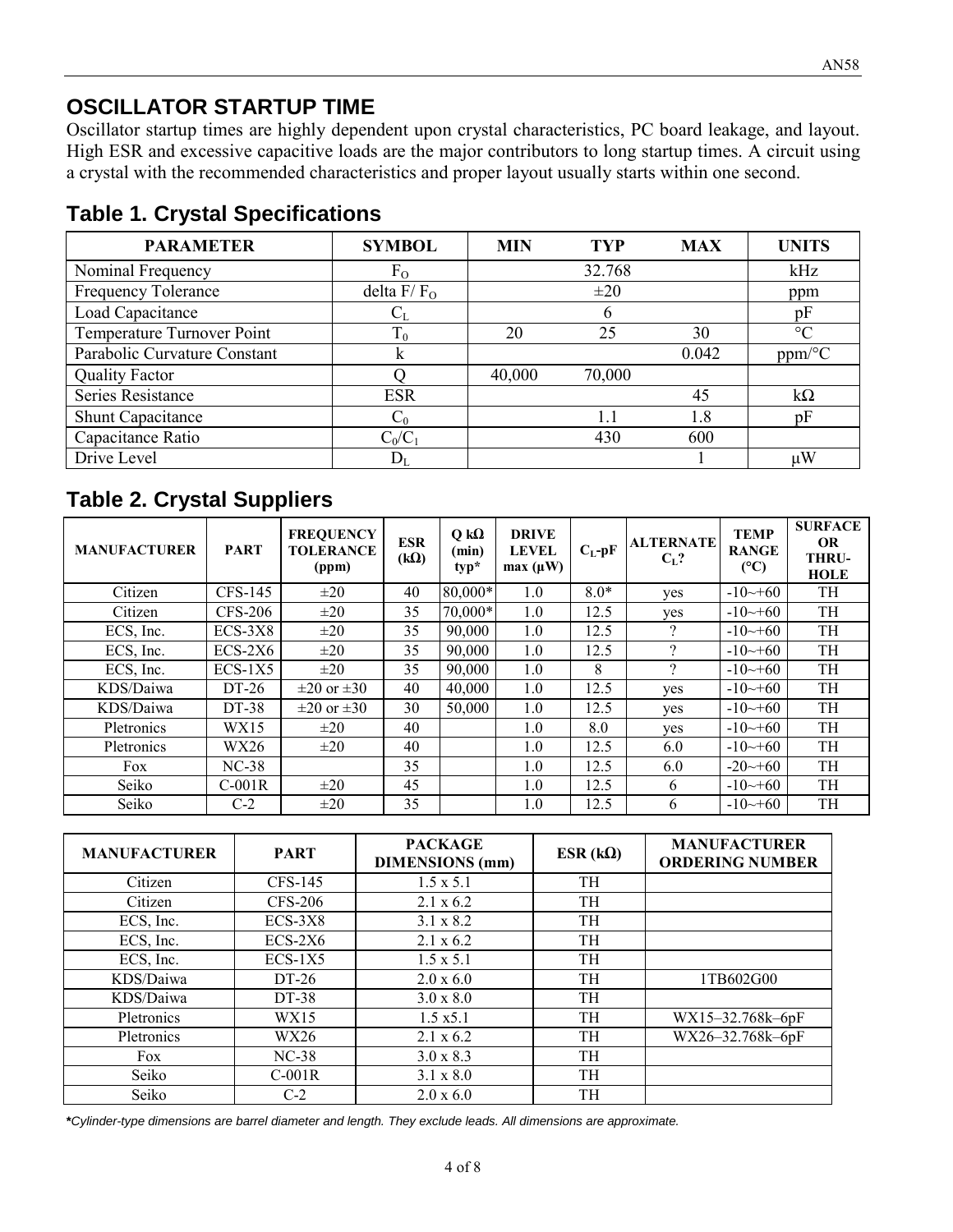# **POWER CONSUMPTION**

Many RTCs are designed to operate from a battery supply. In a typical application, a small lithium battery can be used to run the oscillator and clock circuitry while the main supply is off. To maximize battery life, the oscillator must run using as little power as possible. To accomplish this, some design tradeoffs must be made.

#### **Negative Resistance**

For typical high-frequency oscillator circuits, it is normal for the circuit to be designed with a 5 or 10X margin for the ESR. Low-frequency crystals typically have higher ESRs. An RTC oscillator may have less than a 2X margin for negative resistance. An oscillator circuit with a low margin normally consumes less current. As a result, an RTC oscillator often is sensitive to relatively small amounts of stray leakage, noise, or an increase in ESR.

The  $C_L$  of the oscillator circuit influences the power consumption. An RTC with 12.5pF internal loads consumes more power than one that has 6pF loads. However, the oscillator with 12.5pF load capacitors is usually less susceptible to noise.

# **NOISE AND CRYSTAL LAYOUT GUIDELINES**

Since the crystal inputs of Dallas RTCs have very high impedance (about  $10^9\Omega$ ), the leads to the crystal act like very good antenna, coupling high-frequency signals from the rest of the system. If a signal is coupled onto the crystal pins, it can either cancel out or add pulses. Since most of the signals on a board are at a much higher frequency than the 32.768kHz crystal, it is more likely to add pulses where none are wanted. These noise pulses get counted as extra clock "ticks" and make the clock appear to run fast.

The following steps illustrate how to determine if noise is causing the RTC to run fast:

- 1) Power the system up and synchronize the RTC to a known accurate clock.
- 2) Turn the system power off.
- 3) Wait for a period of time (two hours, 24 hours, etc.). The longer the time period, the easier it is to measure the accuracy of the clock.
- 4) Turn the system on again, read clock, and compare to the known accurate clock.
- 5) Resynchronize the RTC to the known accurate clock.
- 6) Keep the system powered up and wait for a period of time equal to the period in Step 3.
- 7) Read the clock after waiting for the above period of time and compare it to the known accurate clock.

By using the above steps, the accuracy of the clock can be determined both when the system is powered up and when the system is powered down. If the clock proves to be inaccurate when the system is powered up, but is accurate when the system is powered down, the problem is most likely due to noise from other signals in the system. However, if the clock is inaccurate both when the system is powered up and when it is powered down, then the problem is not due to noise from the system.

Since it is possible for noise to be coupled onto the crystal pins, care must be taken when placing the external crystal on a PC board layout. It is very important to follow a few basic layout guidelines concerning the placement of the crystal on the PC board layout to ensure the extra clock ticks do not couple onto the crystal pins.

1) It is important to place the crystal as close as possible to the X1 and X2 pins. Keeping the trace lengths between the crystal and RTC as small as possible reduces the probability of noise coupling by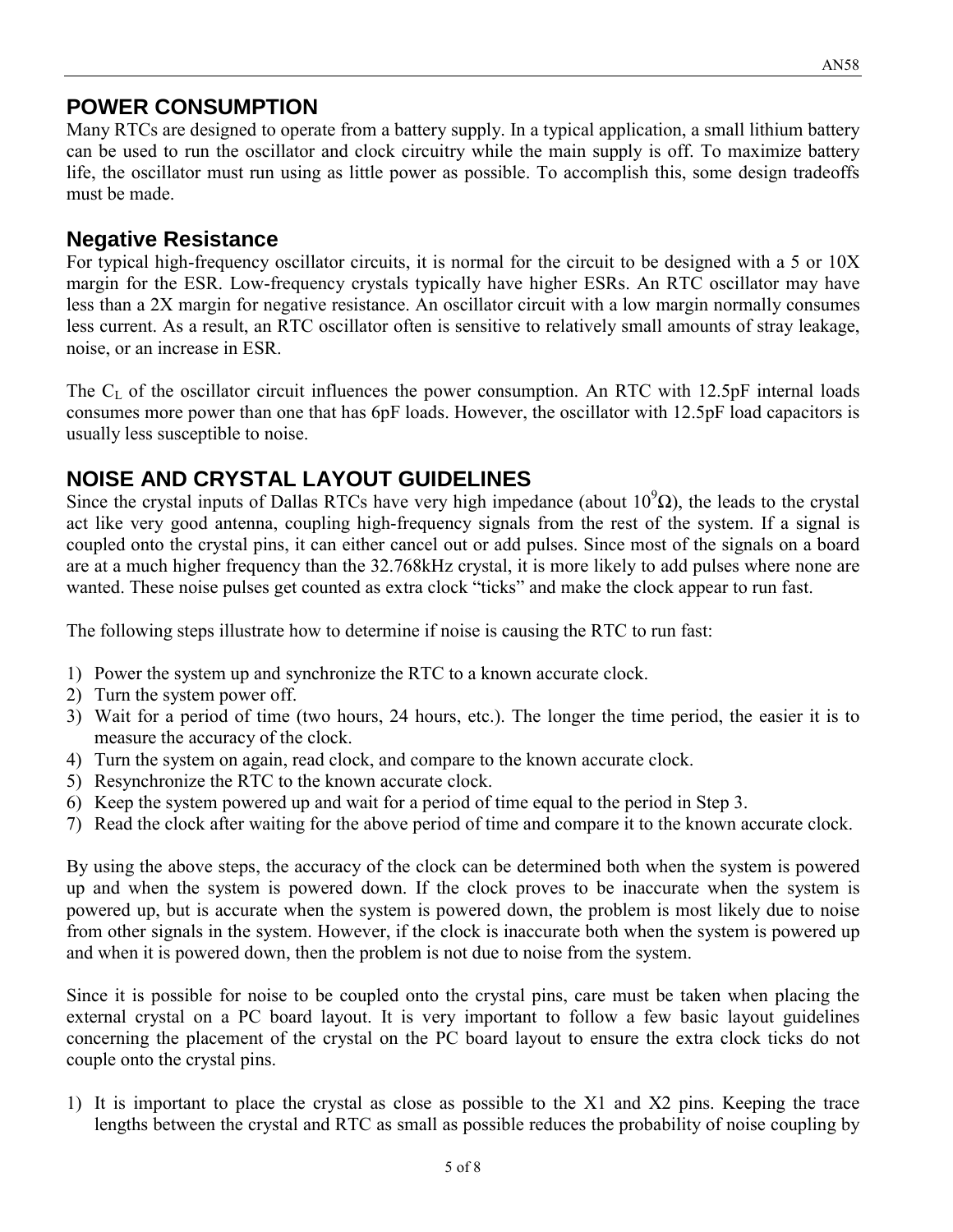reducing the length of the antenna. Keeping the trace lengths small also decreases the amount of stray capacitance.

- 2) Keep the crystal bond pads and trace width to the X1 and X2 pins as small as possible. The larger these bond pads and traces are, the more likely it is that noise can couple from adjacent signals.
- 3) If possible, place a guard ring (connected to ground) around the crystal. This helps isolate the crystal from noise coupled from adjacent signals. See Figure 2 for an illustration of using a guard ring around a crystal.
- 4) Try to ensure that no signals on other PC board layers run directly below the crystal or below the traces to the X1 and X2 pins. The more the crystal is isolated from other signals on the board, the less likely it is that noise is coupled into the crystal. There should be a minimum of 0.200 inches between any digital signal and any trace connected to X1 or X2. The RTC should be isolated from any component that generates electromagnetic radiation (EMR). This is true for discrete and module type RTCs.
- 5) It may also be helpful to place a local ground plane on the PC board layer immediately below the crystal guard ring. This helps to isolate the crystal from noise coupling from signals on other PC board layers. Note that the ground plane needs to be in the vicinity of the crystal only and not on the entire board. See Figure 4 for an illustration of a local ground plane. Note that the perimeter of the ground plane does not need to be larger than the outer perimeter of the guard ring.

Note that care must be taken concerning the use of a local ground plane because of the stray capacitance that it introduces. The capacitance between the traces/pads and ground plane is added to the internal load capacitors  $(C_{L1}$  and  $C_{L2}$ ). Therefore, some factors must be taken into account when considering adding a local ground plane. For example, the capacitance due to the ground plane can be approximated by the following equation:

> $C = \varepsilon A/t$ , where  $\epsilon$  = dielectric constant of the PC board  $A = \text{area of the traces/pads}$  $t =$  thickness of the PC board layer

Therefore, to determine if a ground plane is appropriate for a given design, the above parameters must be taken into account to ensure that the capacitance from the local ground plane is not sufficiently large enough to slow down the clock.

# **Figure 4. Recommended Layout for Crystal**

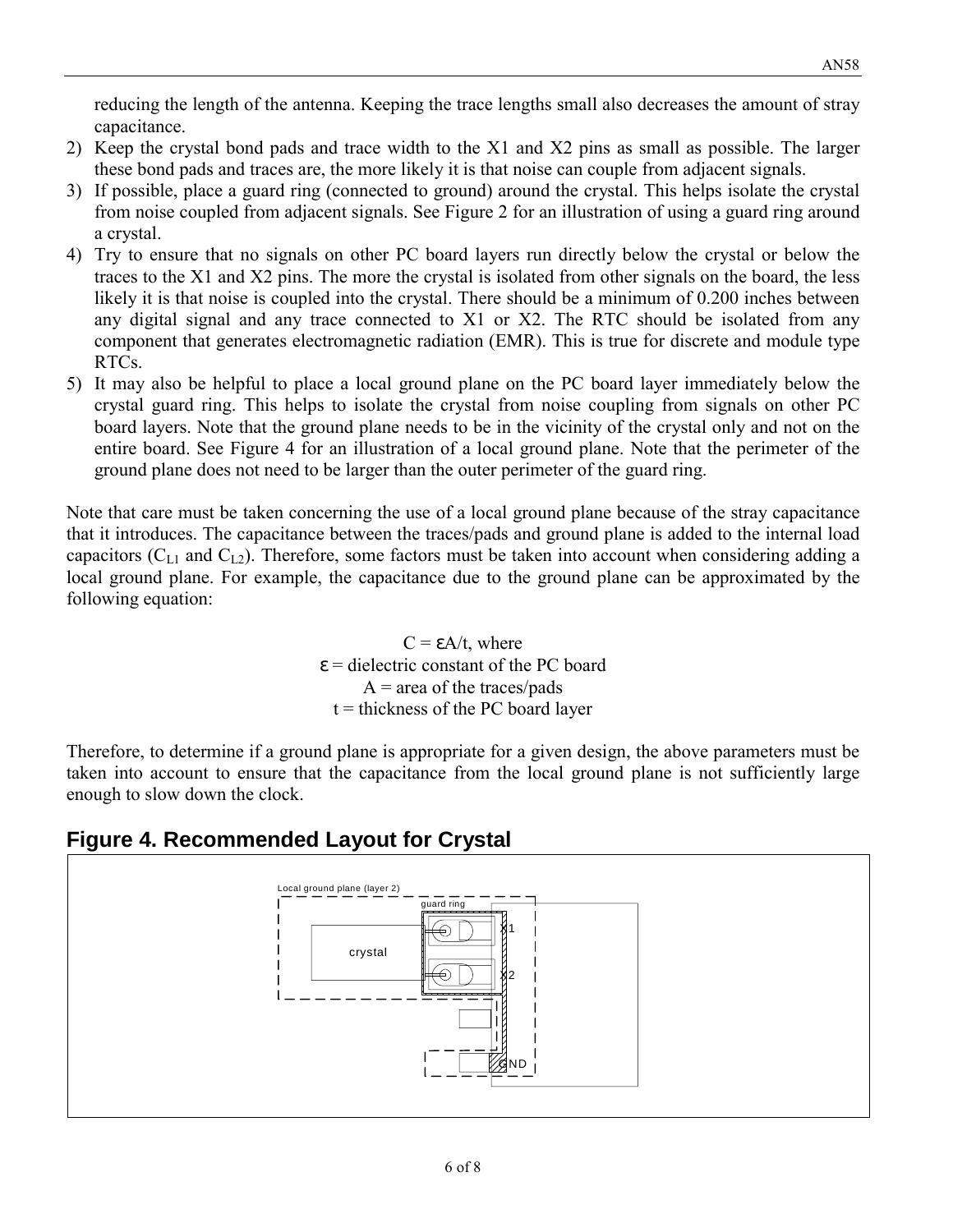#### **Fast Clocks**

The following are the most common scenarios that cause a crystal-based RTC to run fast.

- 1) Noise coupling into the crystal from adjacent signals. This problem has been extensively covered above. Noise coupling usually causes an RTC to be grossly inaccurate.
- 2) Wrong crystal. An RTC typically runs fast if a crystal with a specified load capacitance  $(C_L)$  greater than the RTC-specified load capacitance is used. The severity of the inaccuracy is dependent on the value of the  $C_L$ . For example, using a crystal with a  $C_L$  of 12pF on an RTC designed with a 6pF  $C_L$ causes the RTC to be about 3 to 4 minutes per month fast.

#### **Slow Clocks**

The following are the most common scenarios that cause a crystal-based RTC to run slow.

1) Overshoots on RTC input pins. It is possible to cause a RTC to run slow by periodically stopping the oscillator. This can be inadvertently accomplished by noisy input signals to the RTC. If an input signal rises to a voltage that is greater than a diode drop  $(\sim 0.3 \text{V})$  above  $V_{DD}$ , the ESD protection diode for the input pin will forward bias, allowing the substrate to be flooded with current. This, in turn, stops the oscillator until the input signal voltage decreases to below a diode drop above  $V_{DD}$ .

This mechanism can cause the oscillator to stop frequently if input signals are noisy. Therefore, care should be taken to ensure there is no overshoot on input signals.

Another situation that is common to overshoot problem is having an input to the RTC at 5V when the RTC is in battery-backup mode. This can be a problem in systems that systematically shut down certain circuits but keep others powered up. It is very important to ensure there are no input signals to the RTC that are greater than the battery voltage (unless stated otherwise in the device data sheet) when the device is in battery-backup mode.

- 2) Wrong crystal. A RTC typically runs slow if a crystal with a specified  $C_L$  is less than the  $C_L$  of the RTC. The severity of the inaccuracy is dependent on the value of the  $C_L$ .
- 3) Stray capacitance. Stray capacitance between the crystal pins and/or to ground can slow an RTC down. Therefore, care must be taken when designing the PC board layout to ensure the stray capacitance is kept to a minimum.
- 4) Temperature. The further the operating temperature is from the crystal turnover temperature, the slower the crystal oscillates. See Figures 3 and 4.

# **Clock Does Not Run**

The following are the most common scenarios that cause a RTC to not run.

- 1) The single most common problem when the clock does not run is that the CH (clock halt) or EOSC (enable oscillator) bit has not been set or cleared, as required. Many Dallas RTCs include a circuit that keeps the oscillator from running when power is first applied. This allows a system to wait for shipment to the customer, without drawing power from the backup battery. When the system is powered for the first time, the software/firmware must enable the oscillator and prompt the user for the correct time and date.
- 2) Surface mount crystals may have some N.C. (no connect) pins. Make sure that the correct pins from the crystal are connected to the X1 and X2 pins.